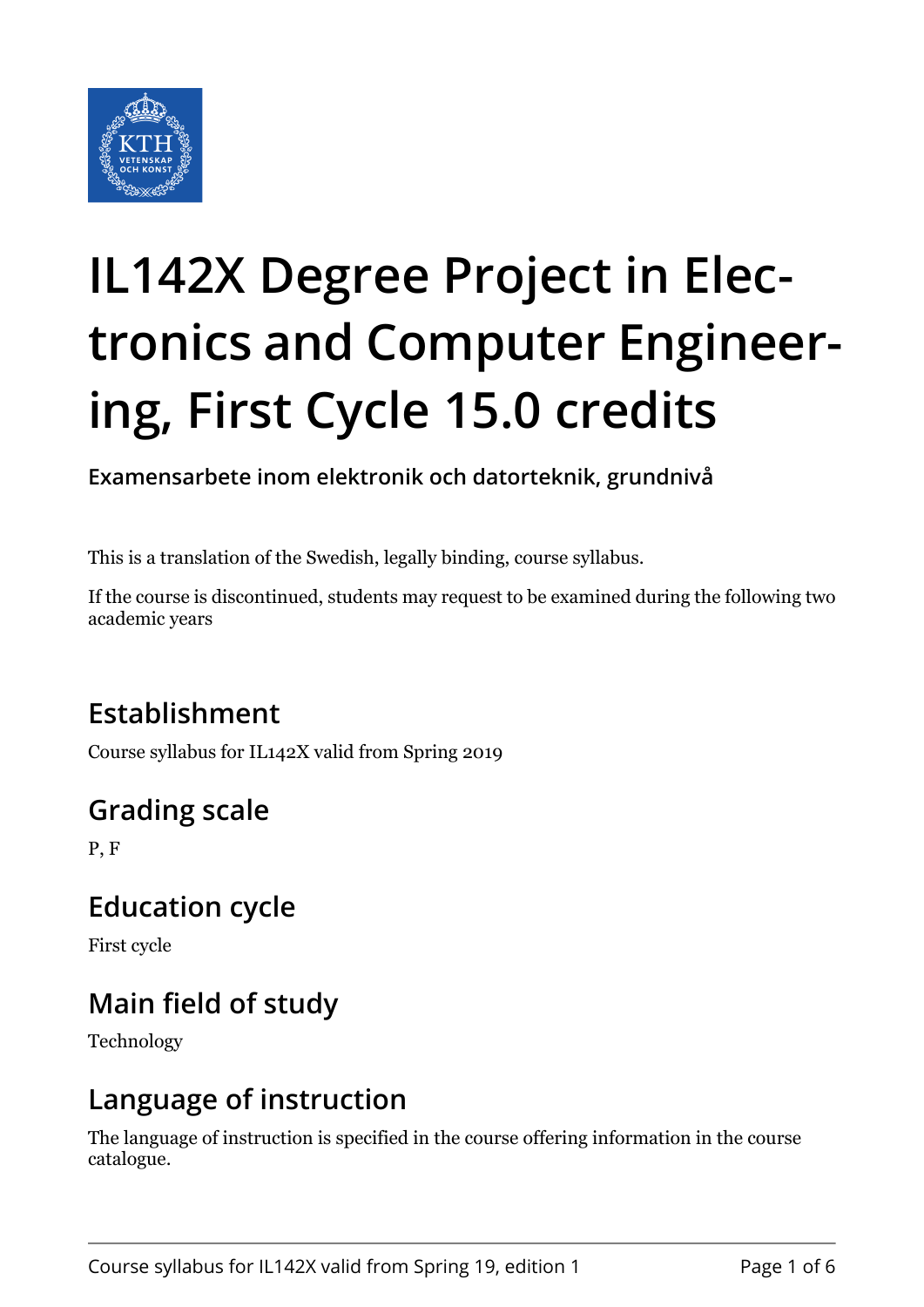## **Intended learning outcomes**

The purpose of the degree project is that the student shall apply and deepen knowledge, understanding, abilities, and approaches within the contexts of the education. The degree project should be carried out at the end of the education and imply a specialised study and synthesis of earlier acquired knowledge.

After completing the degree project, the student shall demonstrate the knowledge and skills required to work autonomously as a graduate engineer according to the national goals for engineer in Higher Education Ordinance. These include:

#### **Knowledge and understanding**

The student shall:

- demonstrate knowledge of the disciplinary foundation of the engineering field chosen and proven experience in this field as well as awareness of current research and development work, and
- demonstrate broad knowledge in the engineering field chosen and relevant knowledge of mathematics and the natural sciences.

#### **Skills and abilities**

The student shall:

- demonstrate the ability to, and with overall view, identify, formulate and deal with issues autonomously and creatively and to analyse and evaluate different technological solutions
- demonstrate the ability to use knowledge, critically and systematically, to model, simulate, predict and evaluate series of events on the basis of relevant information
- demonstrate the ability to plan and with appropriate methods undertake tasks within predetermined parameters
- demonstrate the ability to design and manage products, processes and systems while taking into account the circumstances and needs of individuals and the targets for economically, socially and ecologically sustainable development set by the community,
- demonstrate the capacity for teamwork and collaboration with various constellations, and
- demonstrate the ability to present and discuss information, problems and solutions in speech and writing and in dialogue with different audiences.

#### *b***d b**

The student shall:

- demonstrate the ability to make assessments informed by relevant disciplinary, social and ethical aspects
- demonstrate an understanding in and insight into the possibilities and limitations of the technology, its role in the society and the responsibility of the individual for how it is used, included social and economic aspects as well as environmental and occupational health and safety aspects and working environment aspects, and
- demonstrate the ability to identify the need for further knowledge and undertake ongoing development of his or her skills.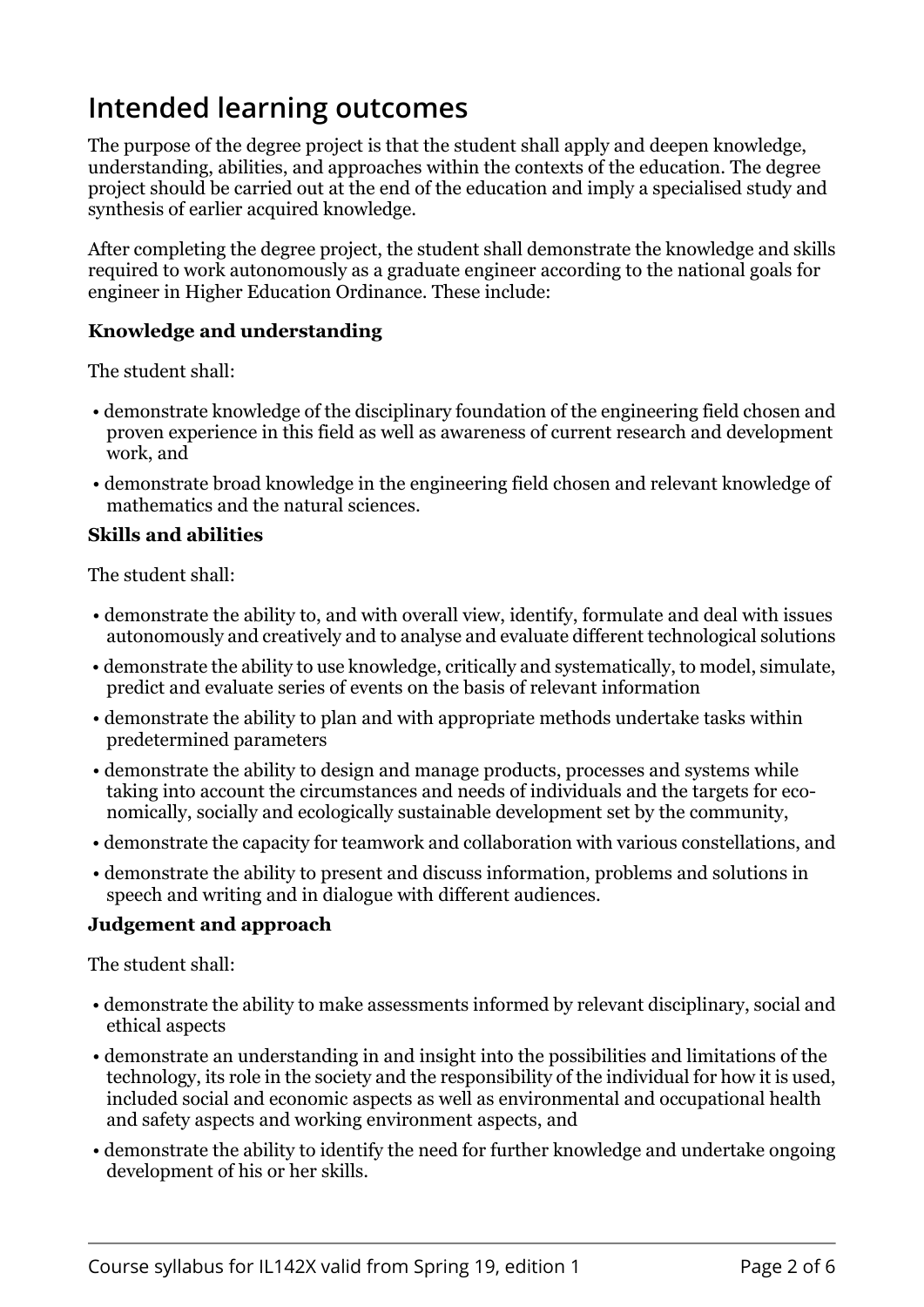### **Course contents**

The degree project complete the degree programme. The work can be carried out at a department within the higher education institution, in the industry or at other higher education institution/university in Sweden or abroad.

The degree project is carried out in pair with other student or, in exceptional cases, individually. If the degree project is carried out in pairs with other student, it is important that each individual's contributions can clearly be distinguished so fair grading can be made.

Before the degree project course starts, the student shall identify an appropriate degree project task and formulate a project proposal that can be presented to the examiner for approval. The assignment must be chosen, so that it implies a natural progression of the knowledge and skills that have been acquired within the education.

After project proposal has been accepted, the student designs an individual plan for the degree project and starts the work where knowledge and methods from the education are applied.

The work must build on a scientific foundation and engineering experiences and contain parts of investigation and analysis. Practically construction work can be part of the work and shall mainly intend to verify set models and theories for solving the assignment, as well as be an application of chosen scientific and engineering methodology.

The student completes the course with an oral presentation and defend own work, as well as an opposition on other student's degree project work and a self-assessment.

Language of instruction are Swedish or English.

The report, with appendices, can be written in Swedish or English. Title and summary are always stated in both languages.

#### *Learning activities*

Before the degree project course starts, the student shall identify an appropriate degree project task and formulate a project proposal that can be presented to the examiner for approval. The assignment must be chosen, so that it implies a natural progression of the knowledge and skills that have been acquired within the education.

The student must write an individual plan for the degree project in which the problem description/assignment and the preconditions for the implementation of the work are specified. The individual plan for the degree project should include a background including a problem description and scientific aspects/question formulations, purpose(s), goals, delimitations, the relevance of the project, methods and time schedule for the implementation of the degree project. The individual plan shall also include a brief self-reflection where the student accounts for his knowledge to carry out the assignment and the planning for how potential remaining courses, that are required for higher education qualification, shall be completed. The individual plan for the degree project, shall be approved by the examiner.

The student carries out an in-depth pre-study including discussions of method choice and theoretical background with a literature study that is reported as a part of a draft to a preliminary version of the written degree project report.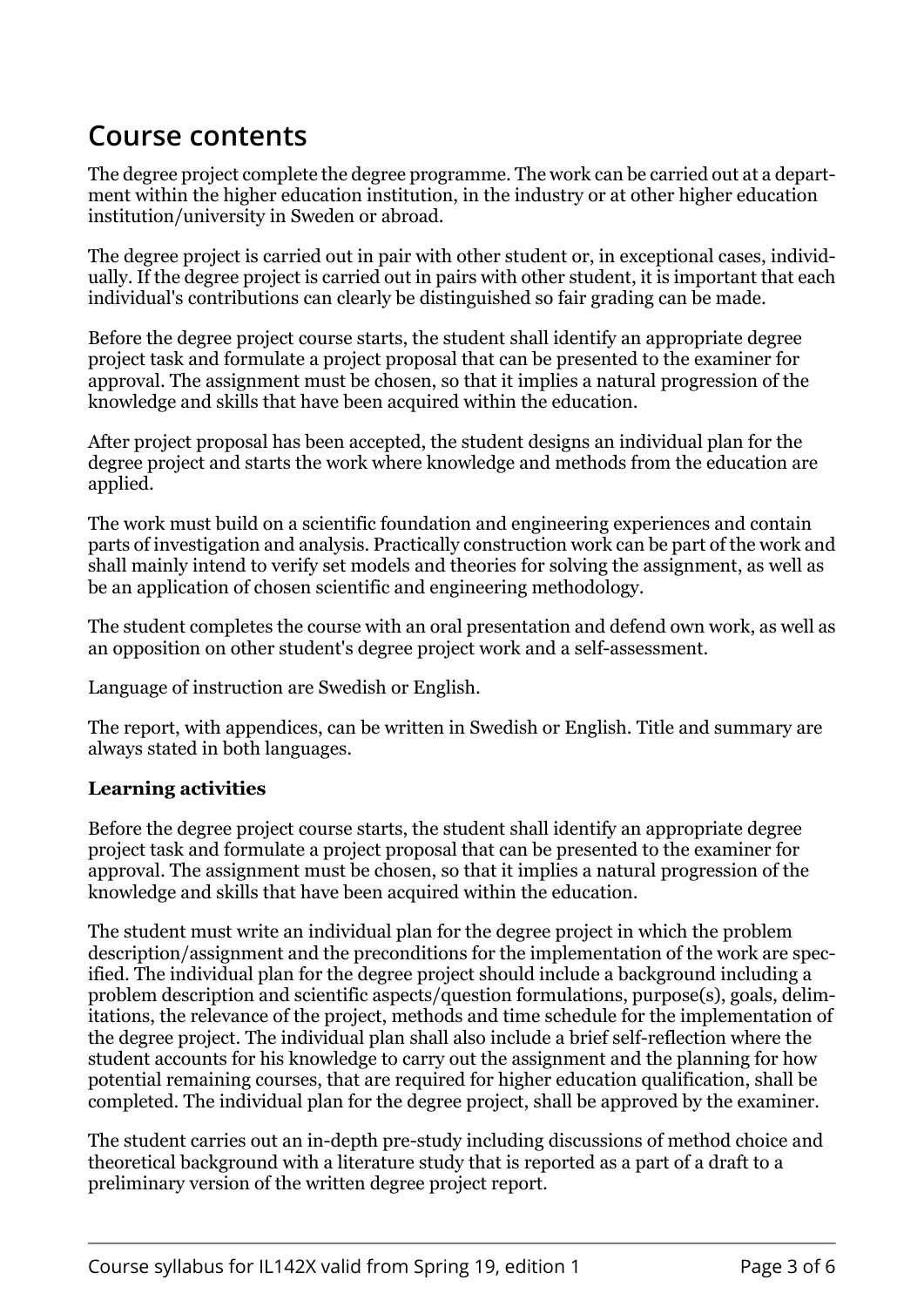The student carries out an individual independent project, where knowledge and methods from the education are applied.

The student plans and carries out oral presentation and defence of his or her degree project.

The student carries out an oral and written review of another degree project on the same level.

The student writes and presents a written degree project report, where the student clearly presents and discusses own conclusions in the degree project and the knowledge and the arguments that support them.

The student carries out a self-assessment of the degree project according to the model for "Assessment of quality of degree project for Bachelor of Science in Engineering". The self-assessment is enclosed as appendix in the degree project report.

# **Disposition**

- The degree project is one individual degree project that is carried out by one or two students.
- The student/the students contact appropriate examiner before course registration can take place and work can start. Alternatively, the director of studies for degree projects may propose an examiner.
- The student(s) prepares a brief written project proposal that describes the work. This description shall be enclosed to the registration material. The description shall contain background, purpose, objective and method description as well as a self-evalutation of the own preconditions to carry out the assignment.
- The examiner verifies that the students satisfy the general and specific entry requirements for degree project and that the suggested degree project can satisfy the expected learning outcomes for the degree project course. The examiner verifies that the degree project falls within the degree programme/s subject area and that the questions at issue indicate appropriate progression within the education. The examiner signs the registration form.
- The examiner appoints a supervisor at KTH and approves a possible industry supervisor in consultation with the director of studies for degree project.
- Examiner is responsible for getting the degree project registered in LADOK.
- The student writes an individual plan for the degree project and deliver it to the examiner for approval. The individual plan for the degree project should contain a background including a problem description and scientific aspects/question formulations, purpose(s), goals, delimitations, the relevance of the project, methods and time schedule for the implementation of the degree project. The individual plan shall also contain a brief self-reflection where the student accounts for his knowledge to carry out the assignment and the planning for how potential remaining courses, that are required for higher education qualification, shall be completed. The individual plan for the degree project, shall be approved by the examiner.
- The student carries out a pre-study, chooses method(s), method description and literature study that is delivered for an approval of the supervisor at KTH. The student carries out an in-depth pre-study including discussion of method choices and theoretical background with literature study which is reported to the supervisor at KTH as a part of a draft to a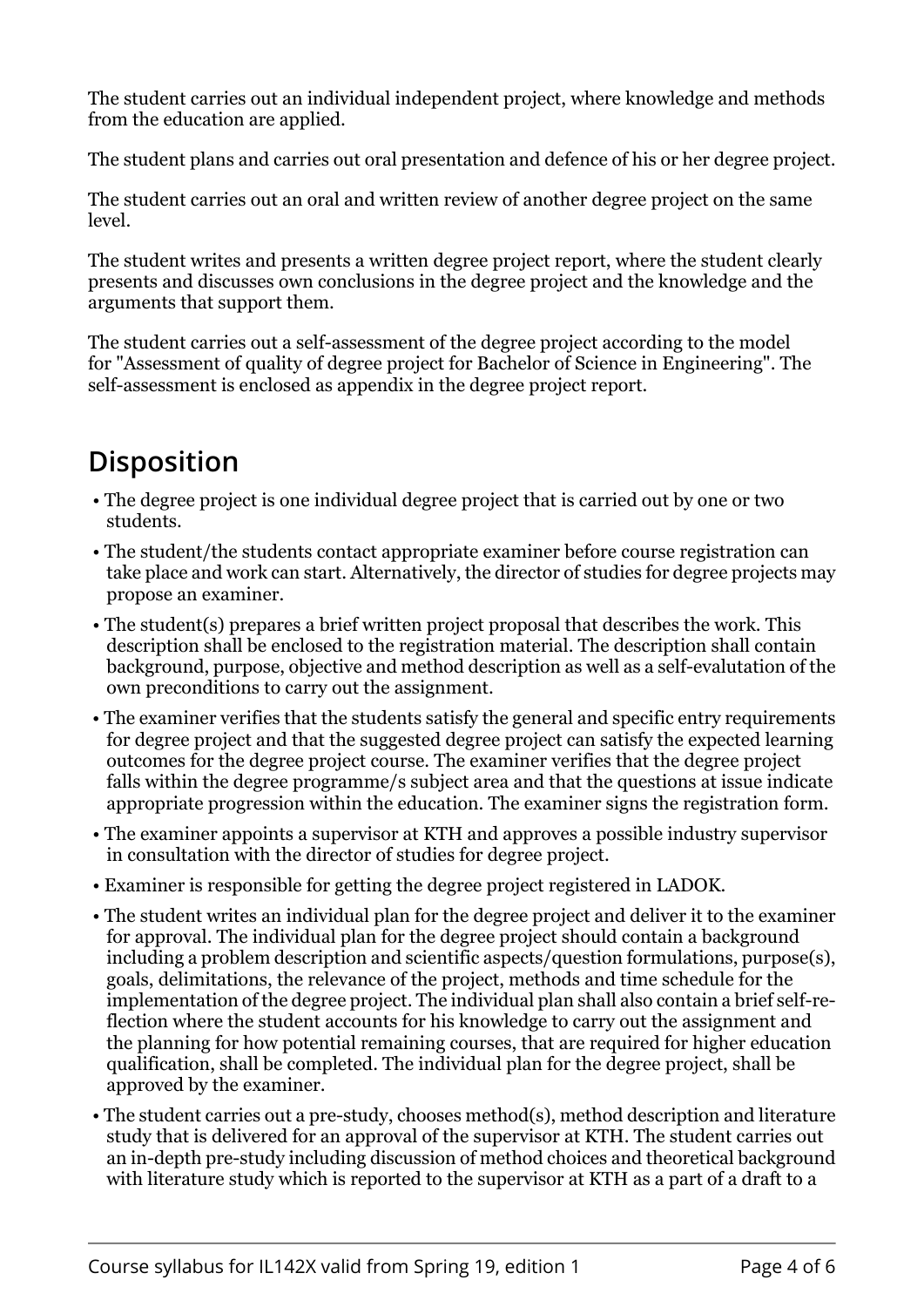preliminary version of the written degree project report. The draft must be approved by the supervisor.

- During the implementation of the degree project, the student shall regularly (at least every second week) report how the work progresses to the supervisor at KTH.
- The student shall continuously during the degree project, document the work in writing and work on the preliminary version of the written report.
- When the supervisor at KTH assesses that the student has reached the goals according to the plan for the degree project and that the quality of the preliminary written report holds high quality, the student writes a self-assessment of the degree project according to the template for "Assessment of quality of degree project for Bachelor of Science in Engineering". The supervisor gives feedback on the self evaluation, and the student will be given the opportunity to remedy possible deficiencies.
- The report and self evaluation shall be delivered, together with the supervisor's summary of the assessment of the degree project report, according to the template for "Assessment of the quality of the degree project" to the examiner for a preliminary approval.
- The student of the degree project is assigned another degree project student, for first-cycle studies, to publicly discuss the degree project. The date for opposition and the choice of degree project, to publicly discuss, shall be approved by the examiner. The student shall carry out an oral and written review of the other student's presentation of his or her degree project. The opposition is assessed by the examiner of the other student.
- The student shall carry out an oral presentation and a defence of his or her report.
- After the presentation, and no later than one week (or two weeks for half time studies) after presentation, the student shall deliver a final report to examiner. To the report, the student shall enclose an updated self-reflection based on the template "Assessment of quality of degree project for Bachelor of Science in Engineering".
- The examiner is responsible for the plagiarism checking of the degree project report.
- The examiner fills out the template "Assessment of quality of degree project for Bachelor of Science in Engineering".
- The grade shall be determined by a teacher (examiner), particularly appointed by the higher education institution.
- The examiner shall acquire support for grading from at least one other teacher on KTH, competent in the subject area, (who constitutes reviewer for the degree project).
- The final assessment and grading of degree project is made examiner with support from a group of qualified assessors.
- KTH's policy for public attendance applies to the implementation of the degree project and for publication of the report. The degree project report will be published electronically in Diva, according to the rules that apply to electronic publication of degree projects at KTH.

## **Specific prerequisites**

To start a degree project it is required that courses, that are considered relevant to the degree project, have been passed and that at least 120 credits from the programme syllabus of the program (consisting of completely completed courses) are completed. The student's preconditions, to carry out and complete the degree project, are assessed and accepted by an examiner before course registration. Course registration and starting of degree project can at the earliest take place during the final semester in the degree programme.